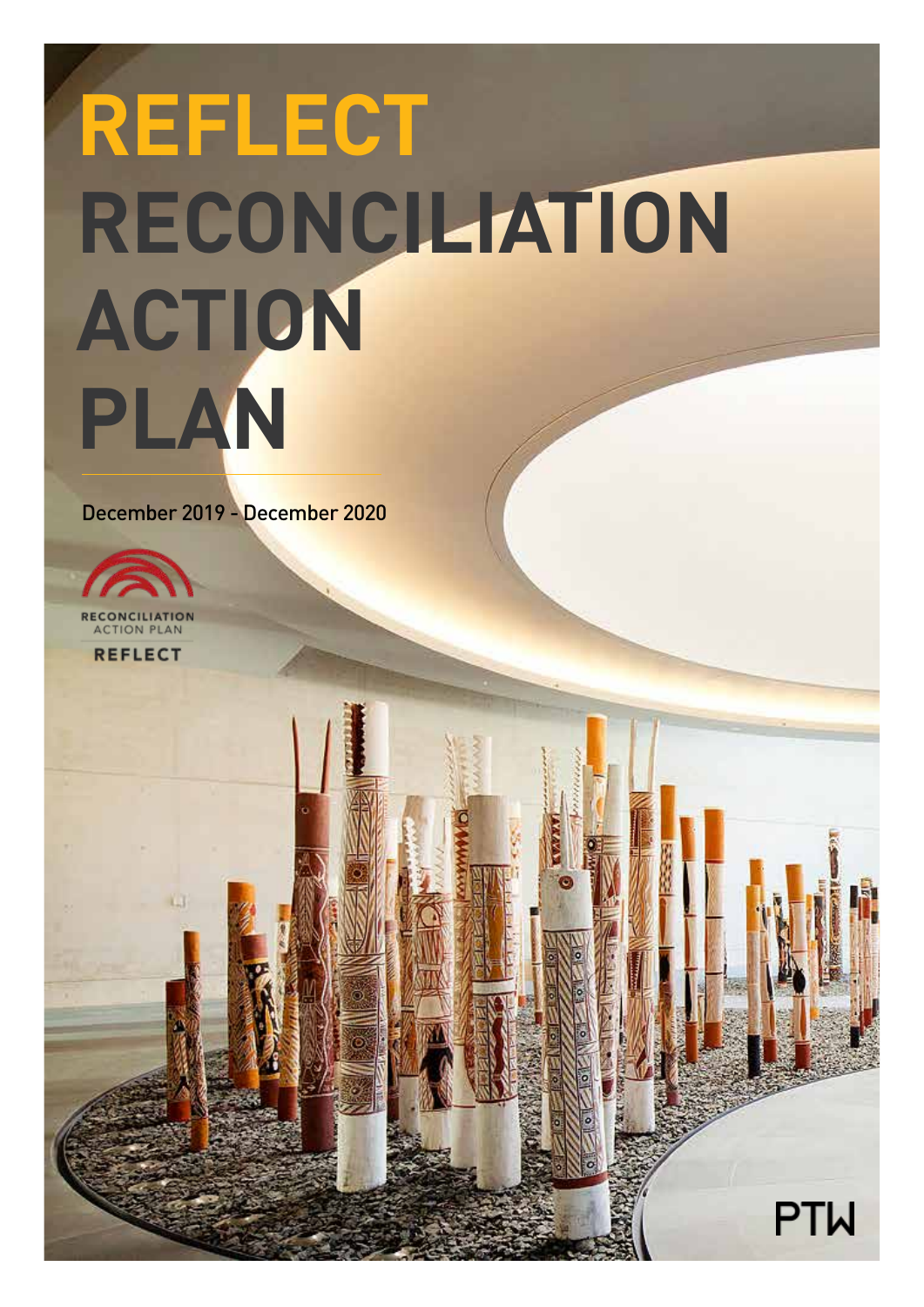

Image above and cover image: *National Gallery of Australia - New Entry and Galleries for Aboriginal and Torres Strait Island People's Art, Canberra* Image courtesy of John Gollings.

Artwork: *The Aboriginal Memorial*, installation which comprises 200 traditional hollow log coffins or poles, made by 43 artists, both male and female, primarily from Ramingining and several surrounding communities in Central Arnhem Land Northern Territory, Australia.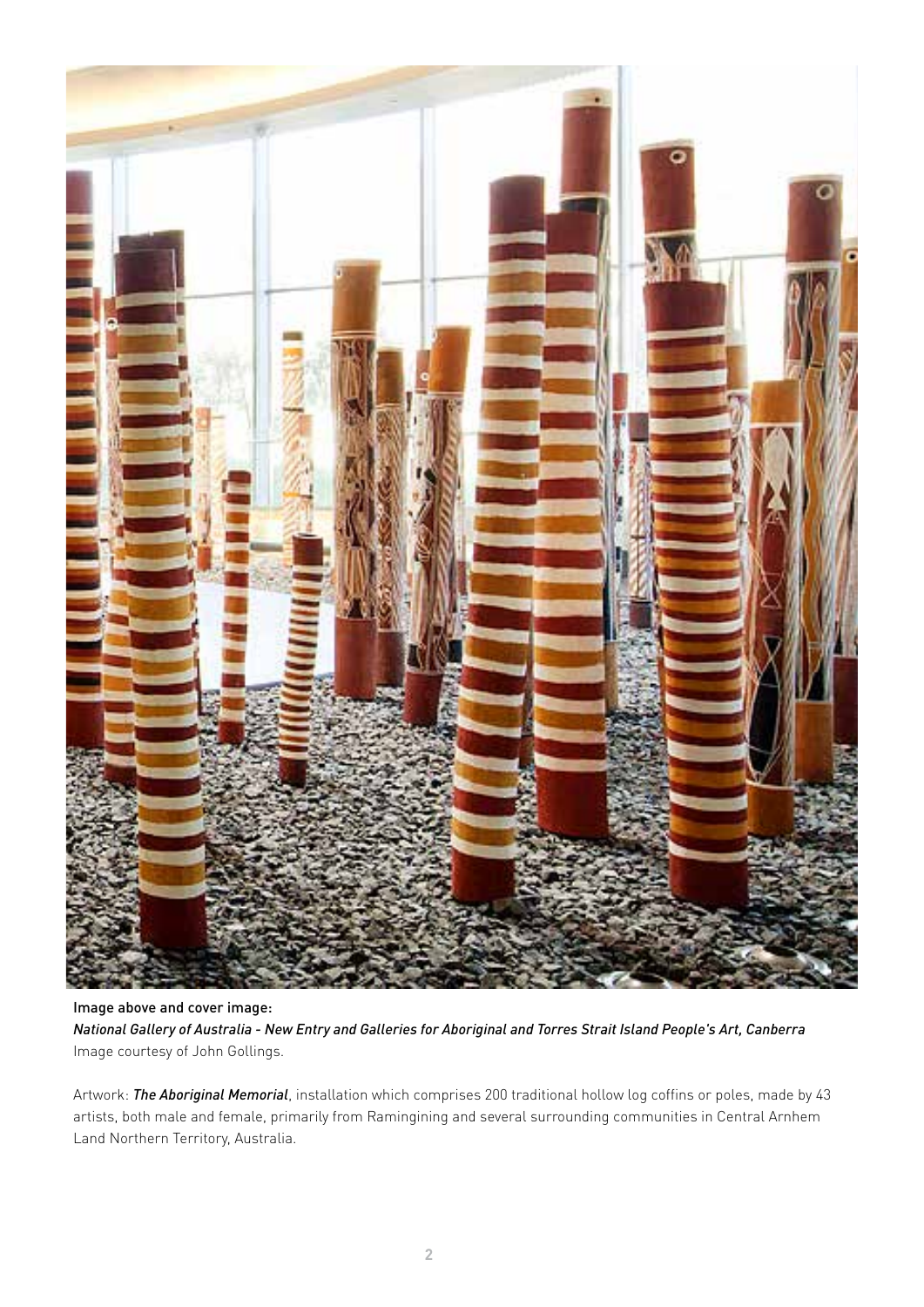#### **CONTENTS**

| 01 | Foreword                                                   |
|----|------------------------------------------------------------|
| 02 | <b>PTW Architects - Reflect Reconciliation Action Plan</b> |
| 03 | Relationships                                              |
| 04 | Respect                                                    |
| 05 | <b>Opportunities</b>                                       |
| 06 | Governance                                                 |
| 07 | <b>Contact Details</b>                                     |
|    |                                                            |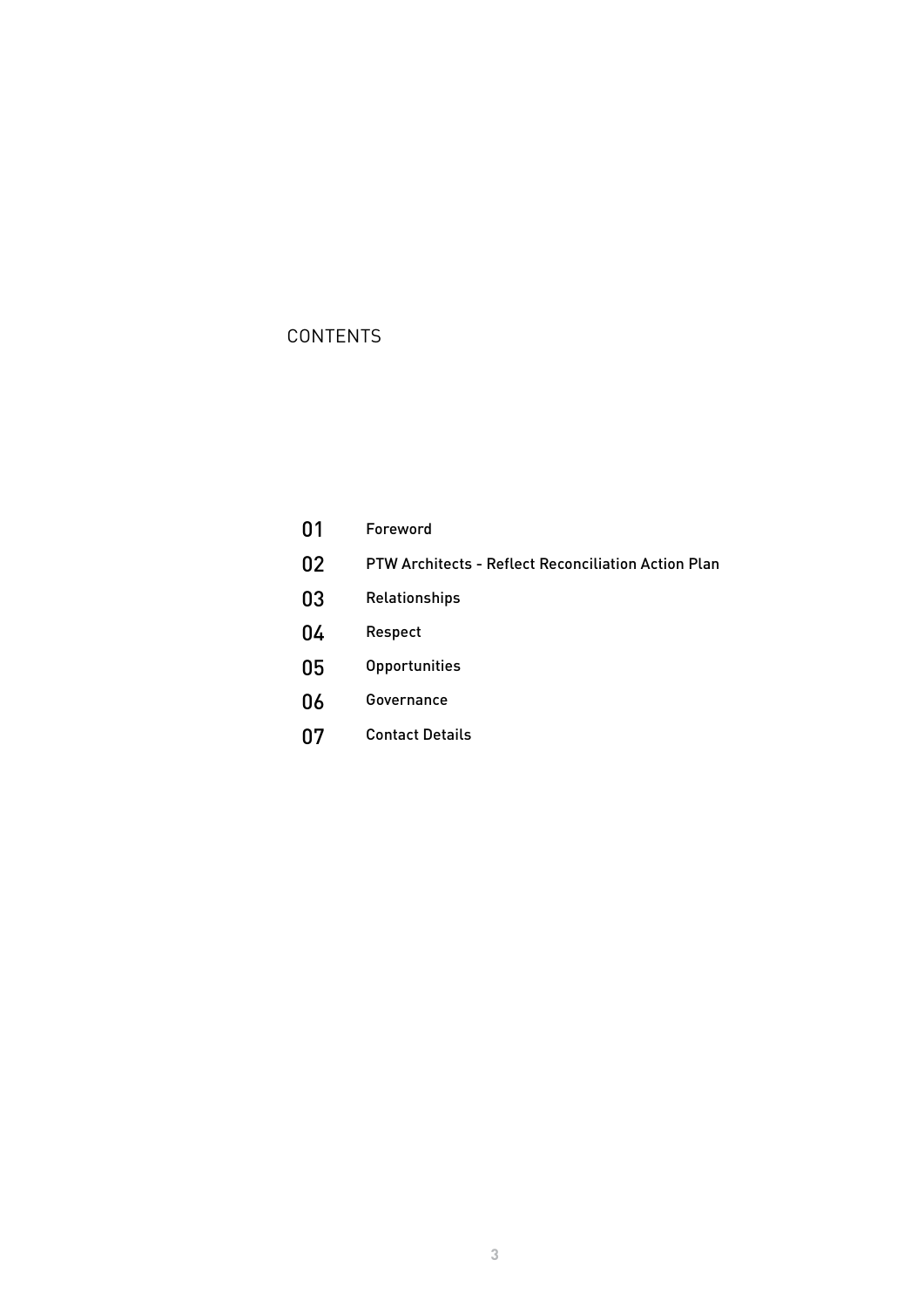### FOREWORD

As design professionals we recognise the connection between Aboriginal and Torres Strait Islander peoples and the land which we work on. We want to learn to understand this and incorporate this in our design processes.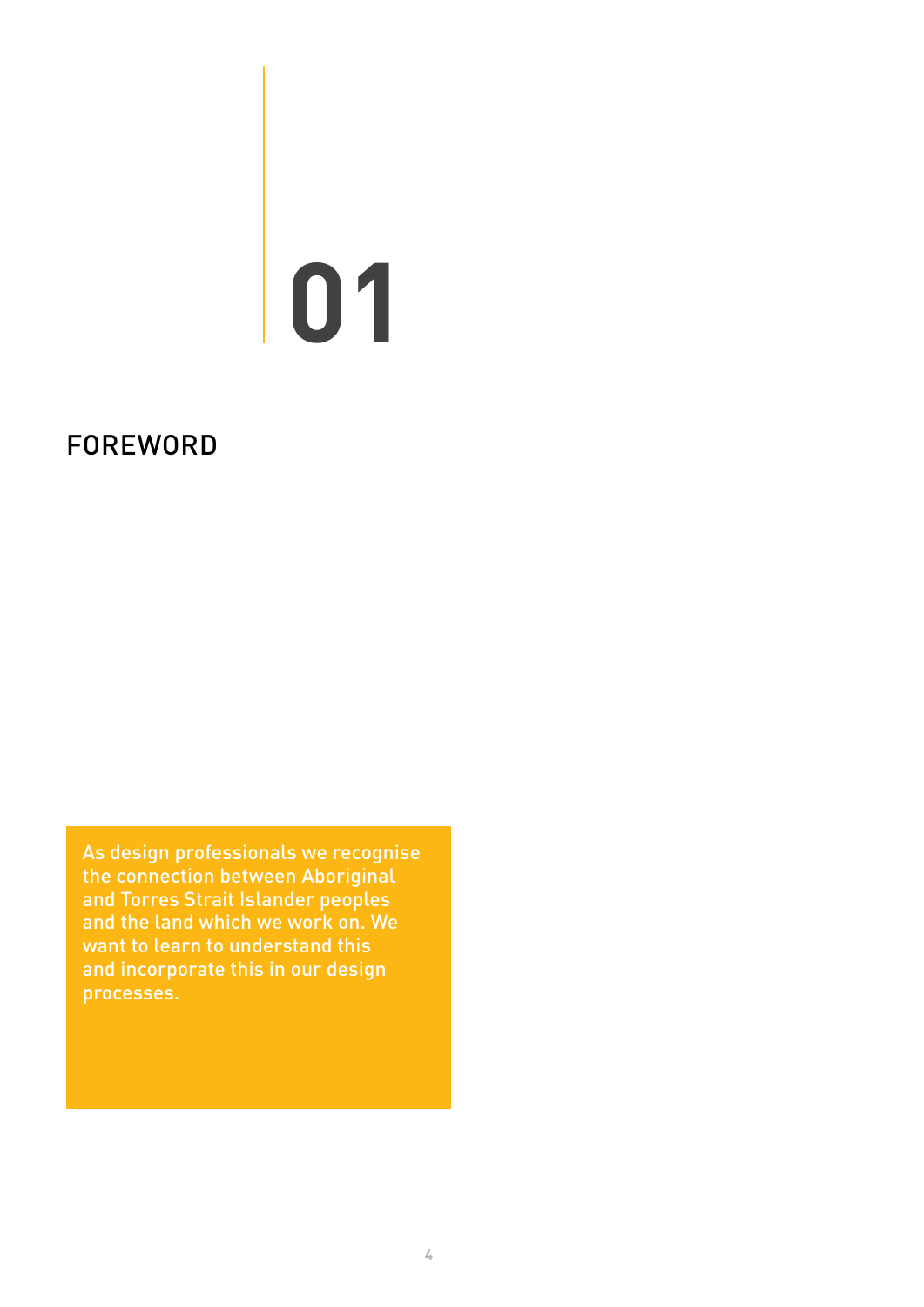PTW is proud to present our first Reconciliation Action Plan.

This document sets out our formal commitment to the process of reconciliation in Australia. It is intended to provide guidance and milestones as we move from good intentions to actions which create real change for Aboriginal and Torres Strait Islander people.

In our own workplace and as we participate in the construction industry, we will aim to contribute to achieving greater social equality and employment opportunities for Aboriginal and Torres Strait Islander peoples.

In our work we will aim to provide opportunities to celebrate Aboriginal and Torres Strait Islander stories.

As we embark on this first year of participating in the Reconciliation Action Plan program, we look forward to being part of the national movement towards reconciliation.



**Simon Parsons PTW Architects Managing Director Asia-Pacific**



**Jill Woodley PTW Architects Senior Associate**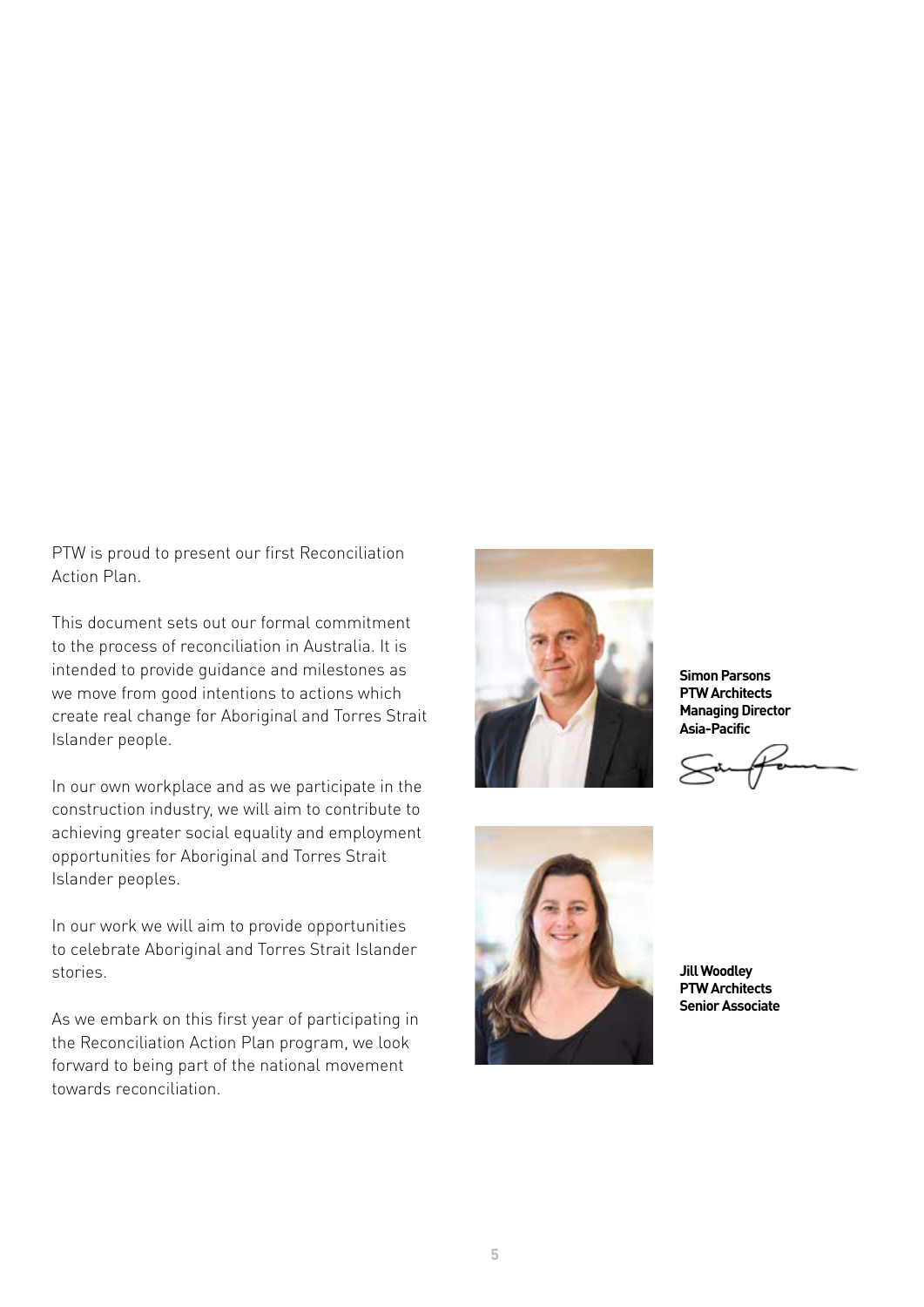### PTW Architects Reflect Reconciliation Action Plan

#### Our Business

PTW is one of Australia's longest operating architectural practices. We work in multiple sectors including residential, mixed use, commercial, hospitality and integrated communities. We work for both public and private clients with the ultimate clients of our work being the people and communities who occupy our buildings.

Our staff are design professionals including architects and interior designers as well as support and administration personnel. We have around 100 employees in Australia. We currently have no staff who identify as Aboriginal or Torres Strait Islander peoples. Our office is in Sydney and we are part of a multi-national company with offices in China and Vietnam.

#### Our RAP

As a practice we have become increasingly aware of our responsibility and desire to be part of reconciliation with First Nations peoples in Australia. We are just starting our process of understanding and educating ourselves about reconciliation and so are commencing a Reflect Reconciliation Action Plan . This plan will become a framework for our reconciliation development within our practice.

Following endorsement of our RAP we plan to assemble a working group to implement it and to understand how we can contribute to reconciliation in a meaningful way. We expect the working group to include an associate, a business development manager, our practice manager and other interested staff.

Aboriginal and Torres Strait Islander peoples are underrepresented in the architecture profession and we are committed to assisting to improve this.

As design professionals we recognise the connection between Aboriginal and Torres Strait Islander peoples and the land which we work on. We want to learn to understand this and incorporate this in our design processes.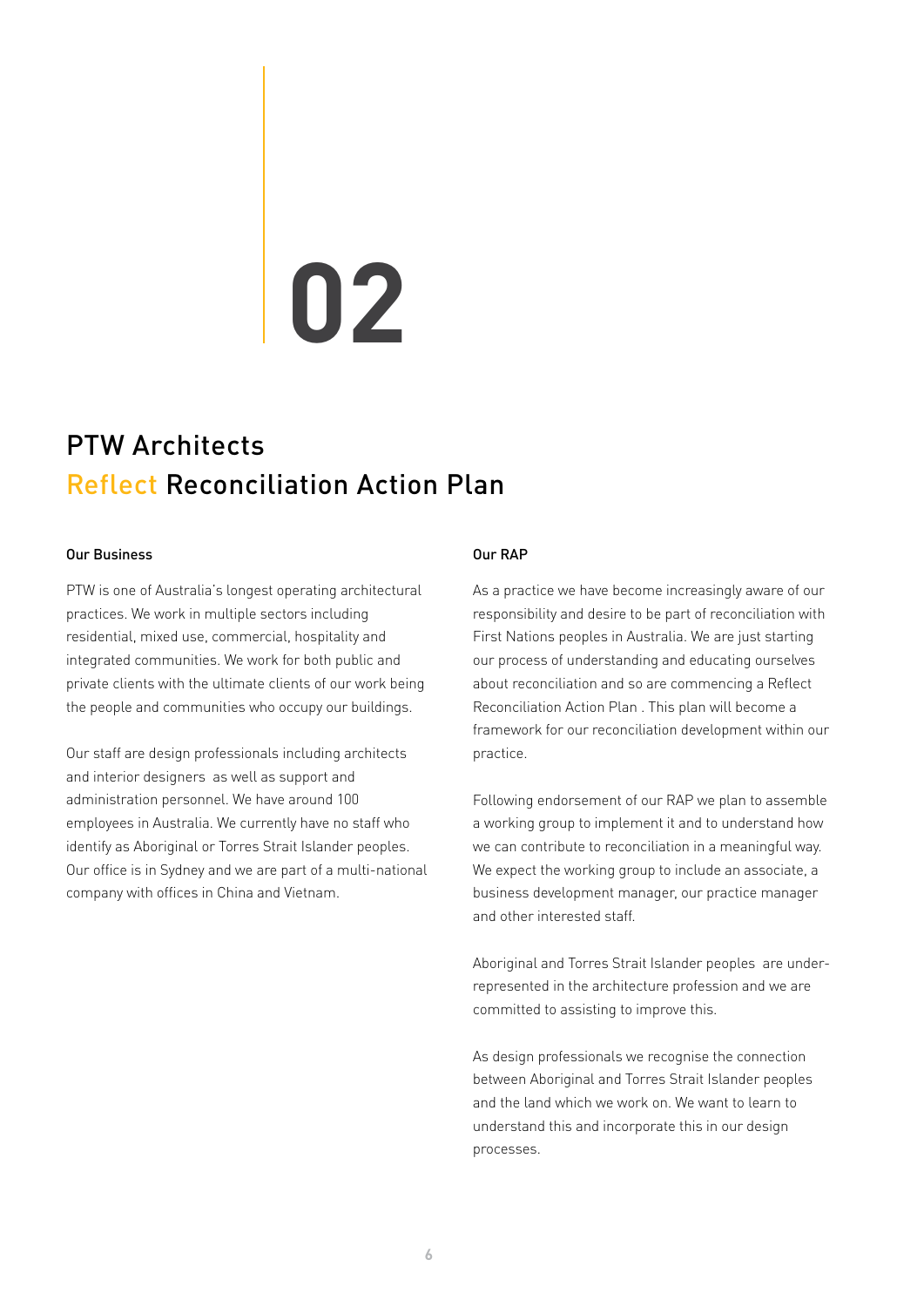#### Our partnerships/current activities

We have a connection with an architectural academic who identifies as Aboriginal and Torres Strait Islander and runs a course on Indigenous cultural narratives in design.

We have been involved in Aboriginal and Torres Strait Islander internships through the University of Sydney in the past.

We sponsor the Reflections conference at the Australian Institute of Architects and staff from our office attended. This was an important event in our profession. Organised by Aboriginal and Torres Strait Islander practitioners, speakers at the conference shared their work and experiences, both theoretical and practical.

At our monthly staff information breakfast, PTW news, we have started to include an update on our RAP activities.

We have started to include an Acknowledgement of Country in our events.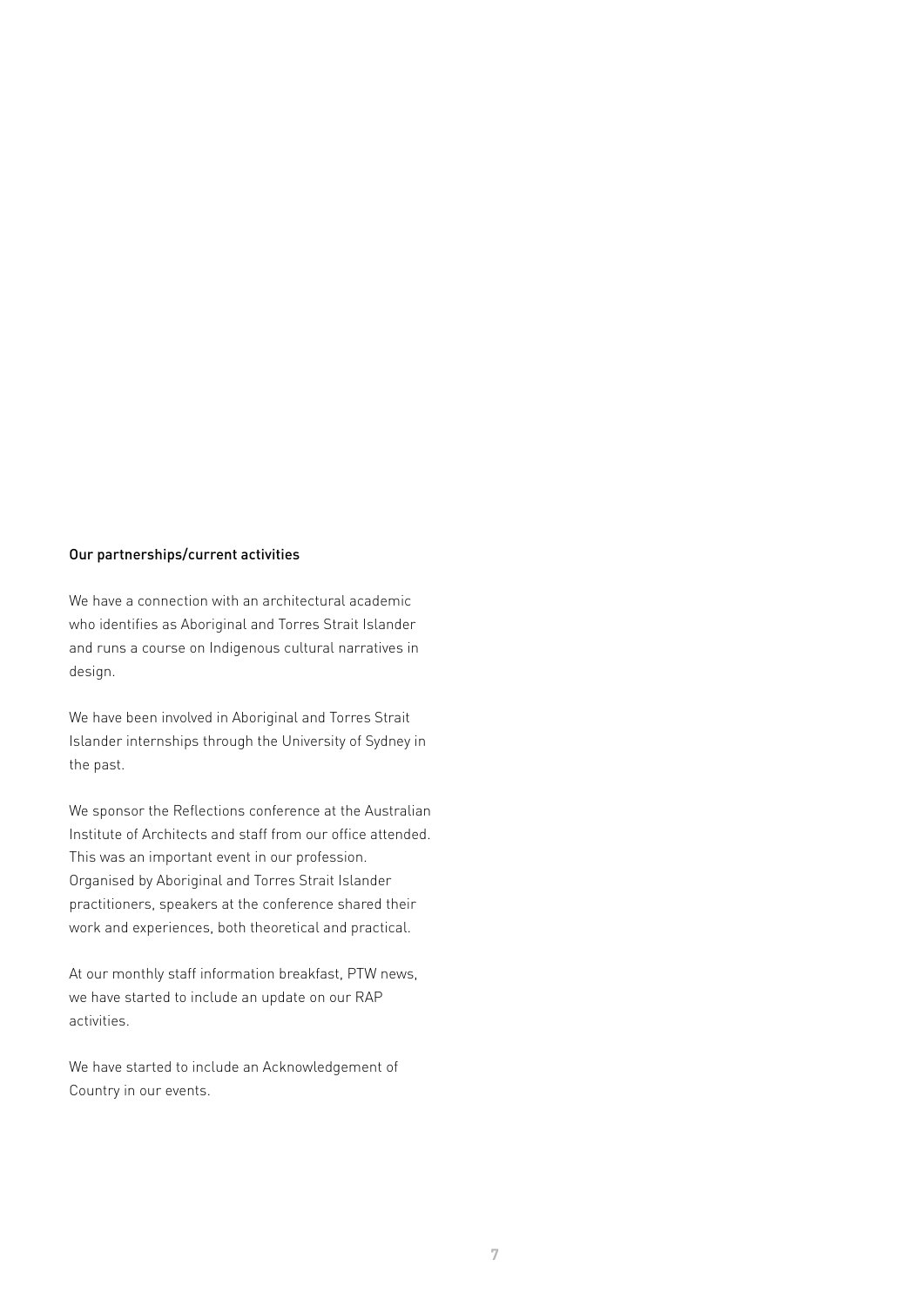

*Coffs Habour Justice Precinct, Coffs Harbour, NSW* image courtesy of Adrian Boddy

This project is recognized by the National Aboriginal Design Agency (NADC) as an exemplar of how contemporary aboriginal artwork can be incorporated in the architectural design and realization of a state civic project.

Artist: Brentyn Lugnan

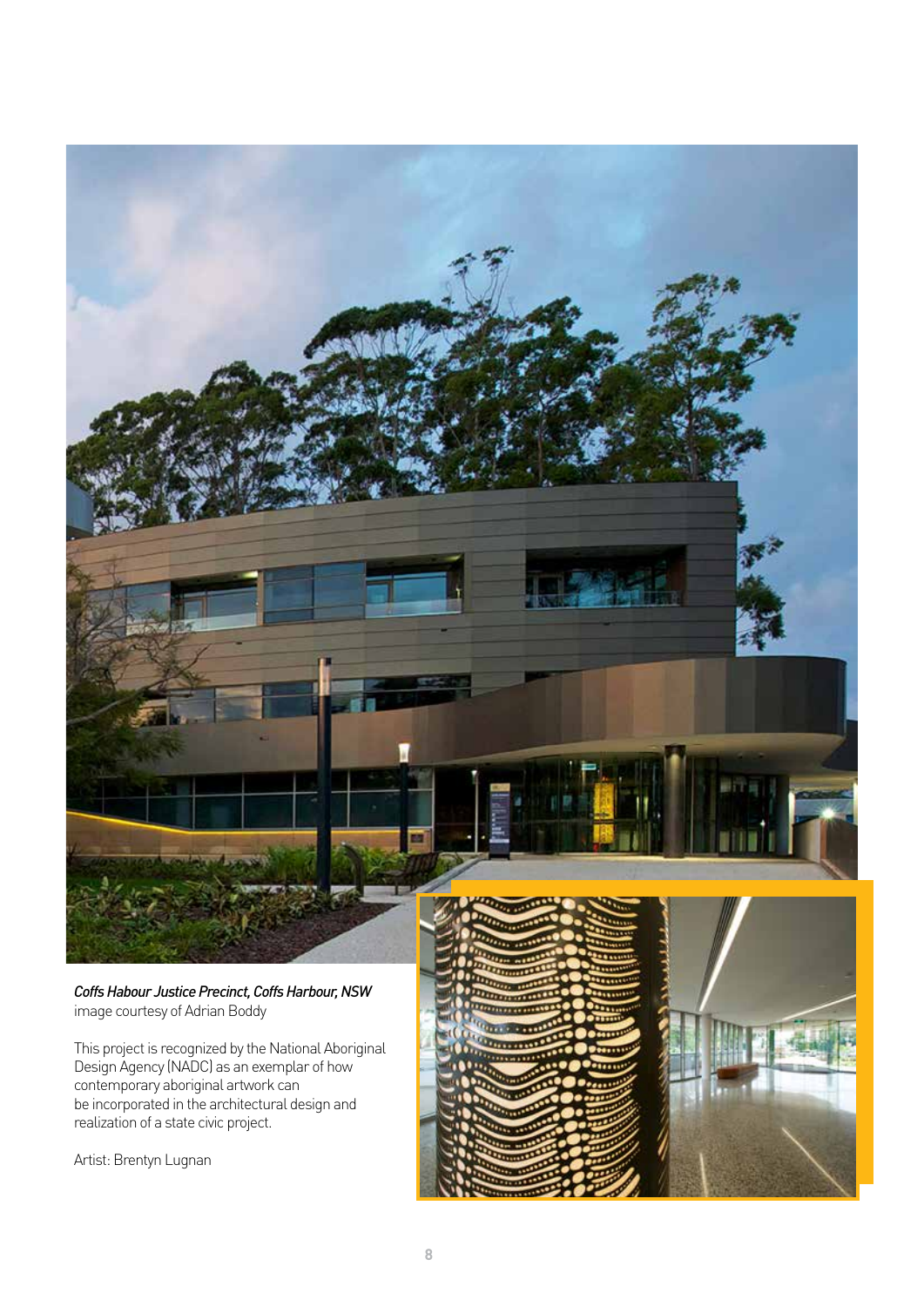### Relationships

| <b>Action</b>                                                                               | <b>Deliverable</b>                                                                                                                               | <b>Timeline</b>            | <b>Responsiblity</b>                            |
|---------------------------------------------------------------------------------------------|--------------------------------------------------------------------------------------------------------------------------------------------------|----------------------------|-------------------------------------------------|
| 1. Establish and strengthen<br>mutually beneficial<br>relationships with                    | Identify Aboriginal and Torres Strait Islander stakeholders<br>and organisations within our local area or sphere of<br>influence.                | February<br>2020           | Associate                                       |
| <b>Aboriginal and Torres Strait</b><br>Islander stakeholders and<br>organisations.          | Research best practice and principles that support<br>partnerships with Aboriginal and Torres Strait Islander<br>stakeholders and organisations. | February<br>2020           | Associate, HR<br>Manager (HRM)                  |
| 2. Build relationships<br>through celebrating National<br><b>Reconciliation Week (NRW).</b> | Circulate Reconciliation Australia's NRW resources and<br>reconciliation materials to our staff.                                                 | <b>June 2020</b>           | Associate                                       |
|                                                                                             | RAP Working Group members to participate in an external<br>NRW event.                                                                            | $27$ May $-3$<br>June 2020 | <b>Business</b><br>Development<br>Manager (BDM) |
|                                                                                             | Encourage and support staff and senior leaders to<br>participate in at least one external event to recognise and<br>celebrate NRW.               | $27$ May $-3$<br>June 2020 | Associate.<br><b>BDM</b>                        |
| 3. Promote reconciliation<br>through our sphere of<br>influence.                            | Communicate our commitment to reconciliation to all staff.                                                                                       | February<br>2020           | <b>Executive Director</b>                       |
|                                                                                             | Identify external stakeholders that our organisation can<br>engage with on our reconciliation journey.                                           | December<br>2020           | <b>BDM</b>                                      |
|                                                                                             | Identify RAP and other like-minded organisations that we<br>could approach to collaborate with on our reconciliation<br>journey.                 | June 2020                  | <b>BDM</b>                                      |
| 4. Promote positive race<br>relations through anti-                                         | Research best practice and policies in areas of race<br>relations and anti-discrimination.                                                       | June 2020                  | <b>HRM</b>                                      |
| discrimination strategies.                                                                  | Conduct a review of HR policies and procedures to identify<br>existing anti-discrimination provisions, and future needs.                         | June 2020                  | <b>HRM</b>                                      |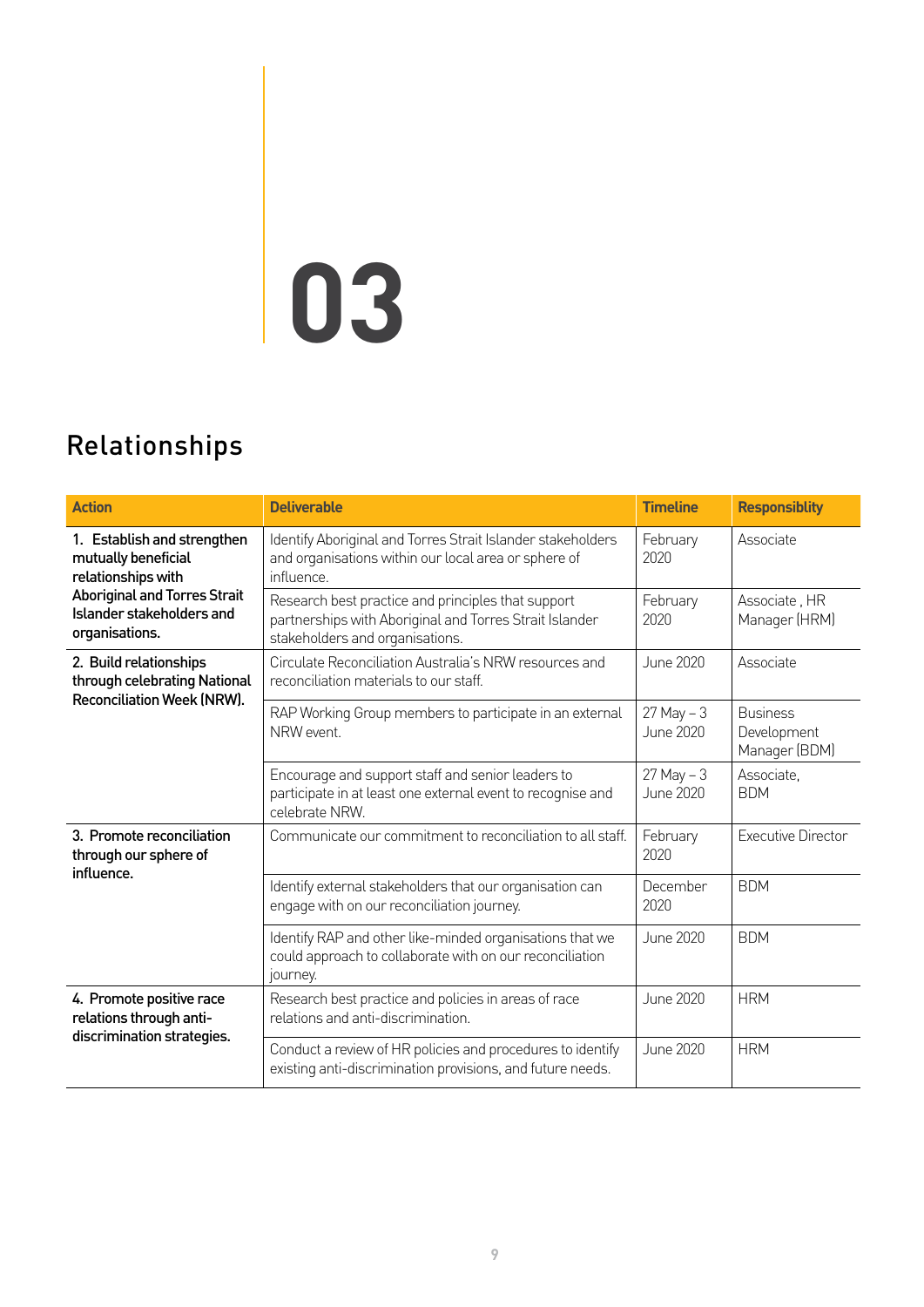### Respect

| <b>Action</b>                                                                                                   | <b>Deliverable</b>                                                                                                                                                                               | <b>Timeline</b> | <b>Responsiblity</b> |
|-----------------------------------------------------------------------------------------------------------------|--------------------------------------------------------------------------------------------------------------------------------------------------------------------------------------------------|-----------------|----------------------|
| 5. Establish and strengthen<br>mutually beneficial<br>relationships with<br><b>Aboriginal and Torres Strait</b> | Develop a business case for increasing understanding,<br>value and recognition of Aboriginal and Torres Strait<br>Islander cultures, histories, knowledge and rights within<br>our organisation. | June 2020       | Associate            |
| Islander stakeholders and<br>organisations.                                                                     | Conduct a review of cultural learning needs within our<br>organisation.                                                                                                                          | June 2020       | Associate/HRM        |
| 6. Demonstrate respect<br>to Aboriginal and Torres<br>Strait Islander peoples by                                | Develop an understanding of the local Traditional<br>Owners or Custodians of the lands and waters within our<br>organisation's operational area.                                                 | February 2020   | Associate            |
| observing cultural protocols.                                                                                   | Increase staff's understanding of the purpose and signifi-<br>cance behind cultural protocols, including Acknowledge-<br>ment of Country and Welcome to Country protocols.                       | February 2020   | Associate            |
| 7. Build respect for<br><b>Aboriginal and Torres</b><br>Strait Islander cultures and                            | Raise awareness and share information amongst our staff<br>about the meaning of NAIDOC Week.                                                                                                     | November 2020   | Associate            |
| histories by celebrating<br>NAIDOC Week.                                                                        | Introduce our staff to NAIDOC Week by promoting external<br>events in our local area.                                                                                                            | November 2020   | Associate            |
|                                                                                                                 | RAP Working Group to participate in an external NAIDOC<br>Week event.                                                                                                                            | November 2020   | Associate/HRM        |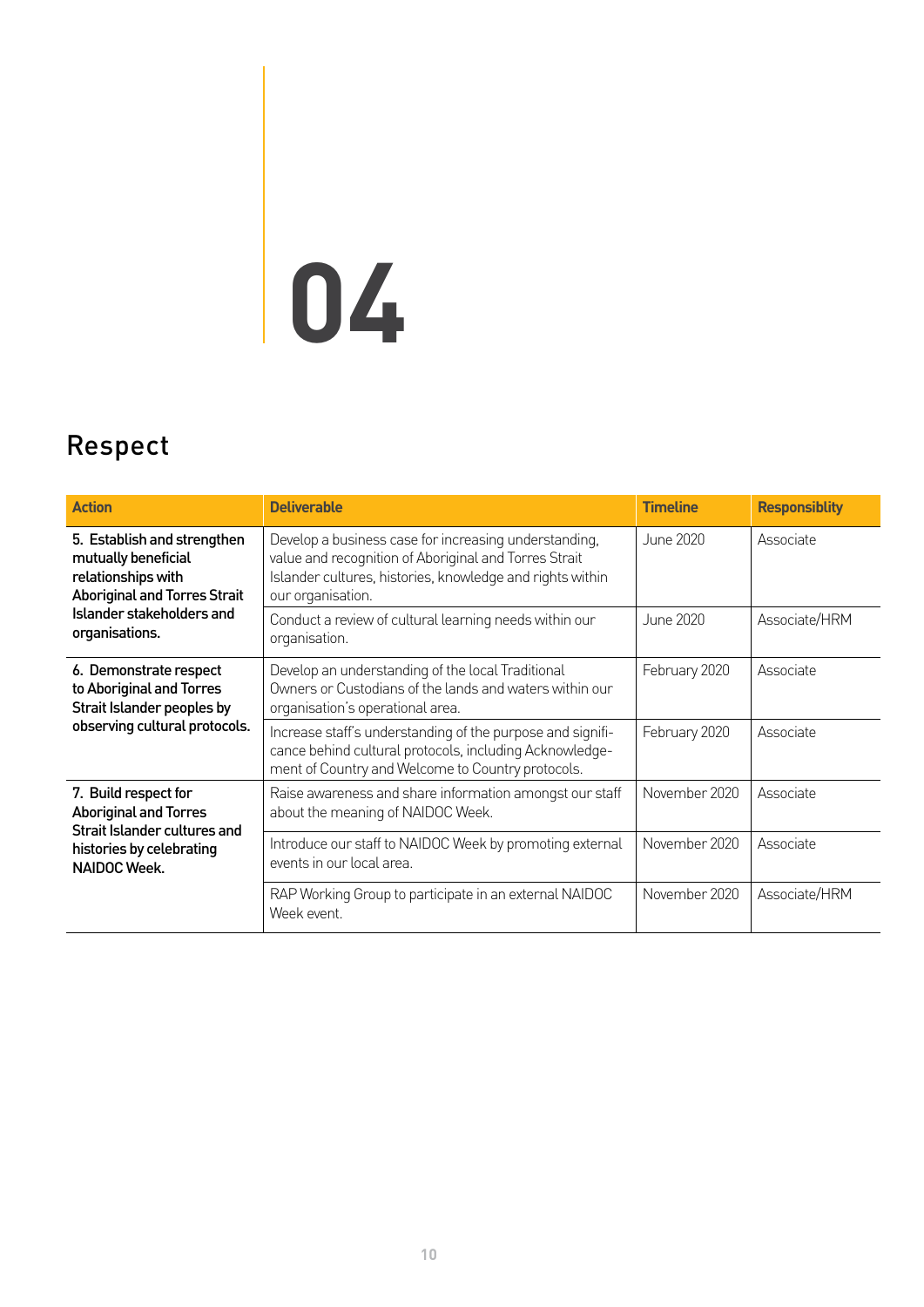

*Alexander, Baranagaroo South, NSW*  image courtesy of John Gollings

The 'Shellwall' public artwork reflects the culturally significant shell making tradition of the La Perouse community, connecting this place to Country.

Artist: Esme Timbery and Jonathan Jones

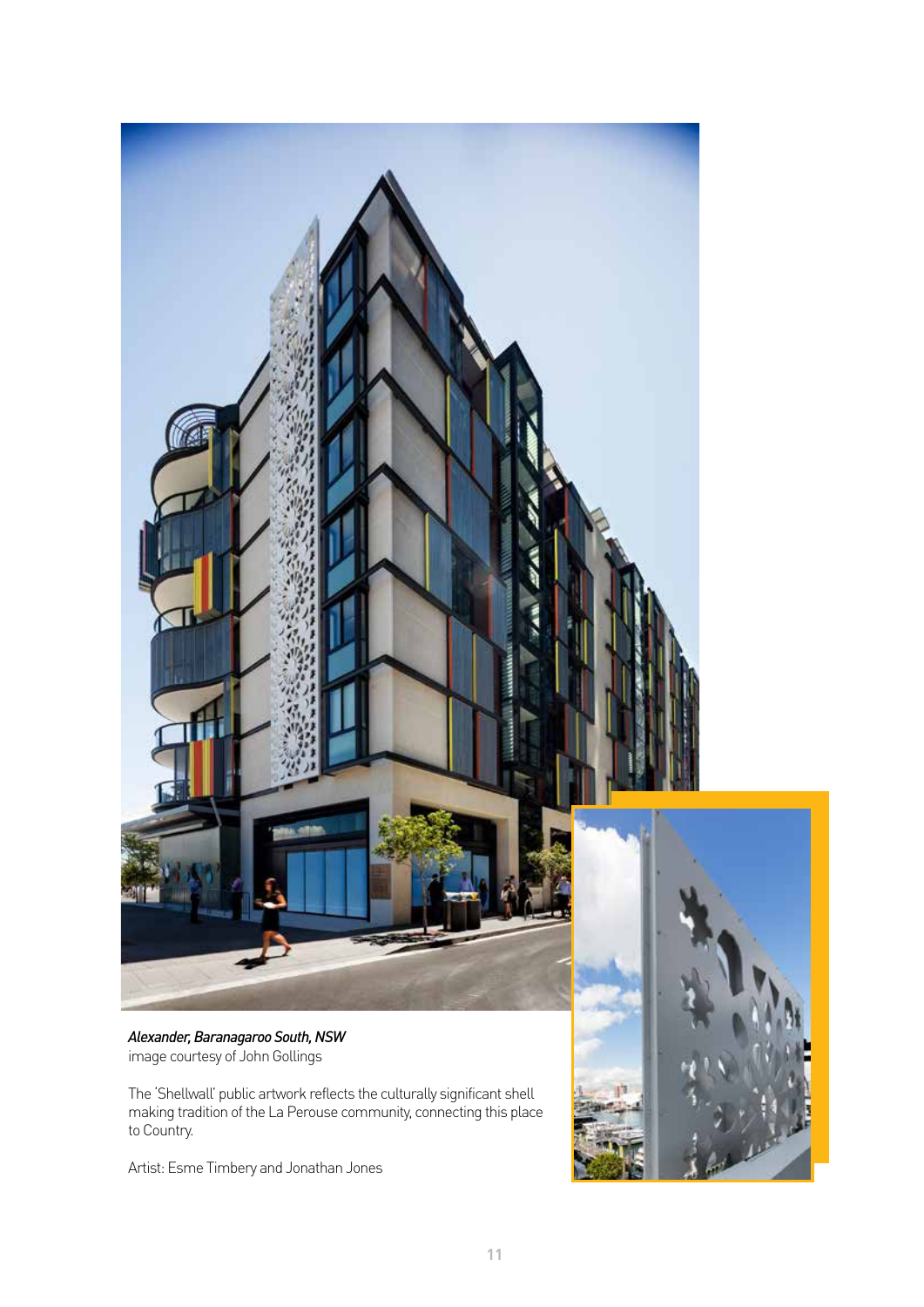### Opportunities

| <b>Action</b>                                                                         | <b>Deliverable</b>                                                                                                                                          | <b>Timeline</b>  | <b>Responsiblity</b>        |
|---------------------------------------------------------------------------------------|-------------------------------------------------------------------------------------------------------------------------------------------------------------|------------------|-----------------------------|
| 8. Improve employment<br>outcomes by increasing<br><b>Aboriginal and Torres</b>       | Develop a business case for Aboriginal and Torres Strait<br>Islander employment within our organisation.                                                    | December<br>2020 | Associate, HRM              |
| Strait Islander recruitment,<br>retention and professional<br>development.            | Build understanding of current Aboriginal and Torres<br>Strait Islander staffing to inform future employment and<br>professional development opportunities. | December<br>2020 | Associate, HRM              |
| 9. Increase Aboriginal<br>and Torres Strait Islander<br>supplier diversity to support | Develop a business case for procurement from Aboriginal<br>and Torres Strait Islander owned businesses.                                                     | June 2020        | <b>BDM</b>                  |
| improved economic and<br>social outcomes.                                             | Investigate Supply Nation membership.                                                                                                                       | June 2020        | Operational<br>Manager (OM) |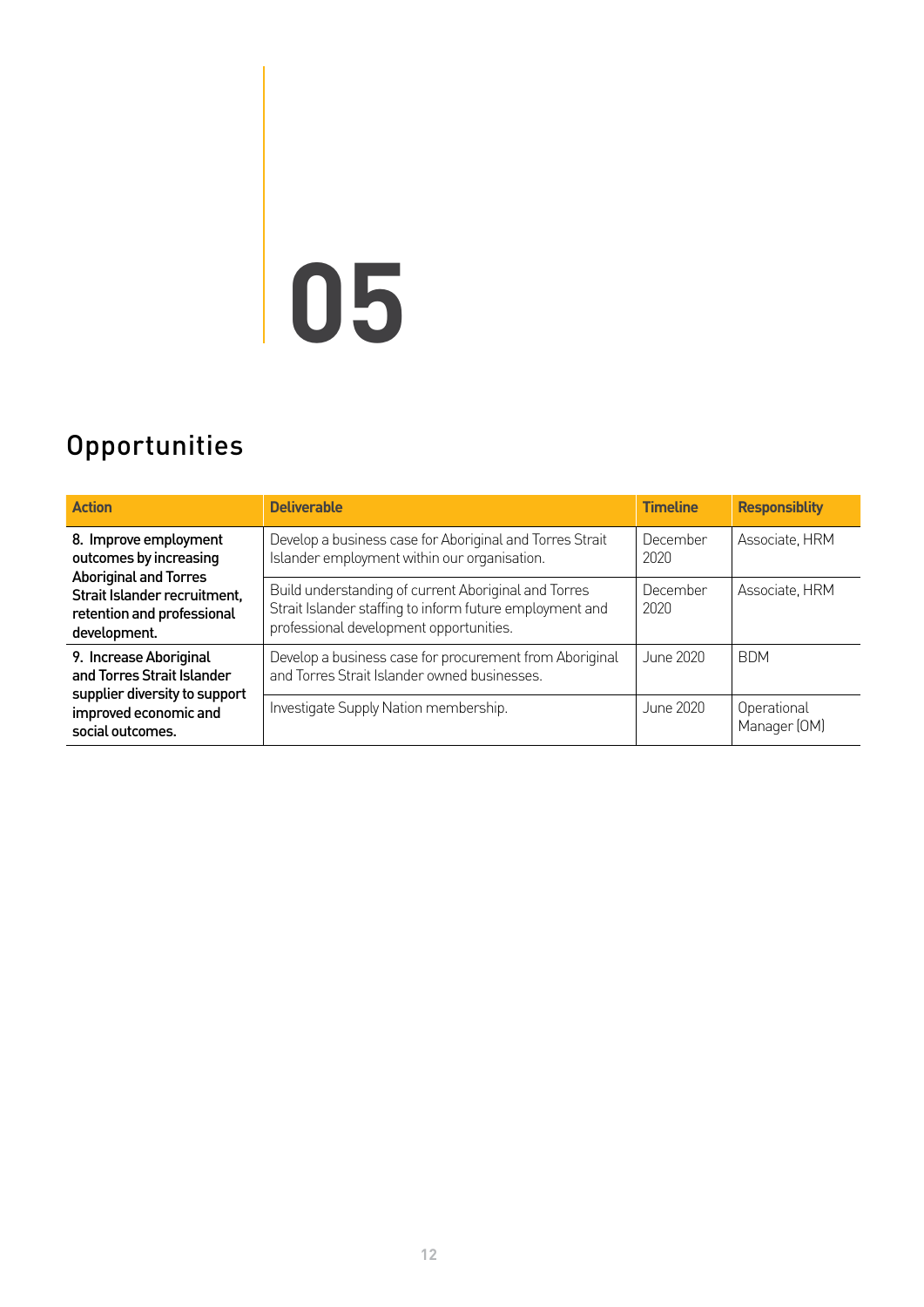### Governance

| <b>Action</b>                                                                                                                                      | <b>Deliverable</b>                                                                                    | <b>Timeline</b>   | <b>Responsiblity</b> |
|----------------------------------------------------------------------------------------------------------------------------------------------------|-------------------------------------------------------------------------------------------------------|-------------------|----------------------|
| 10. Establish and maintain an<br>effective RAP Working Group<br>(RWG) to drive governance of                                                       | Form a RWG to govern RAP implementation.                                                              | December 2019     | Associate            |
| the RAP.                                                                                                                                           | Draft a Terms of Reference for the RWG.                                                               | February 2020     | RWG/Associate        |
|                                                                                                                                                    | Establish Aboriginal and Torres Strait Islander<br>representation on the RWG.                         | February 2020     | Associate            |
| 11. Provide appropriate<br>support for effective<br>implementation of RAP                                                                          | Define resource needs for RAP implementation.                                                         | February 2020     | OM/Associate         |
| commitments.                                                                                                                                       | Engage senior leaders in the delivery of RAP commitments.                                             | March 2020        | OM/Associate         |
|                                                                                                                                                    | Define appropriate systems and capability to track, mea-<br>sure and report on RAP commitments.       | April 2020        | <b>RWG</b>           |
| 12. Build accountability<br>and transparency through<br>reporting RAP achievements,<br>challenges and learnings<br>both internally and externally. | Complete and submit the annual RAP Impact Measure-<br>ment Questionnaire to Reconciliation Australia. | September<br>2020 | Associate            |
| 13. Continue our<br>reconciliation journey by<br>developing our next RAP.                                                                          | Register via Reconciliation Australia's website to begin<br>developing our next RAP.                  | September<br>2020 | Associate            |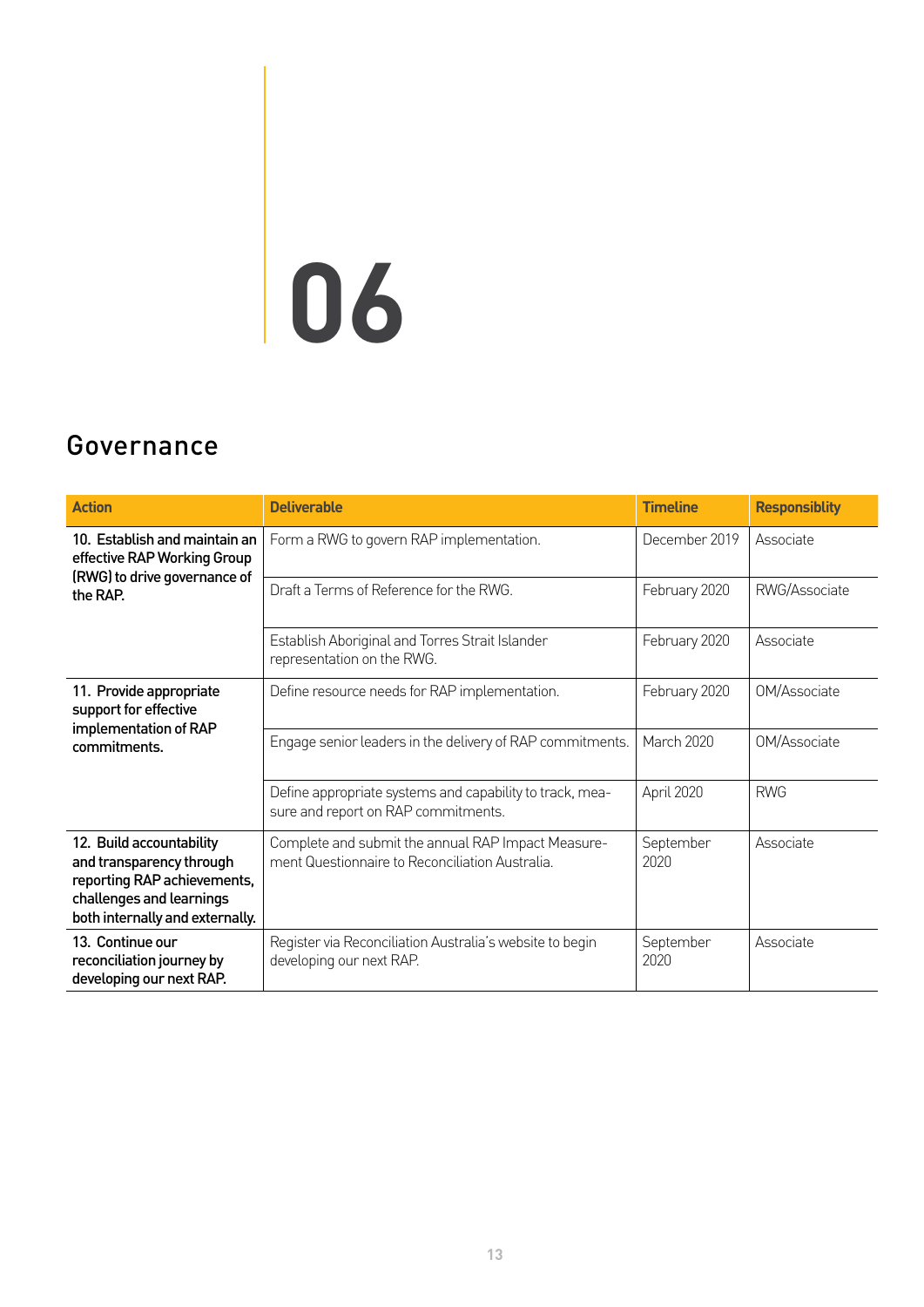

*National Gallery of Australia - New Entry and Galleries for Aboriginal and Torres Strait Island People's Art, Canberra* Image courtesy of John Gollings.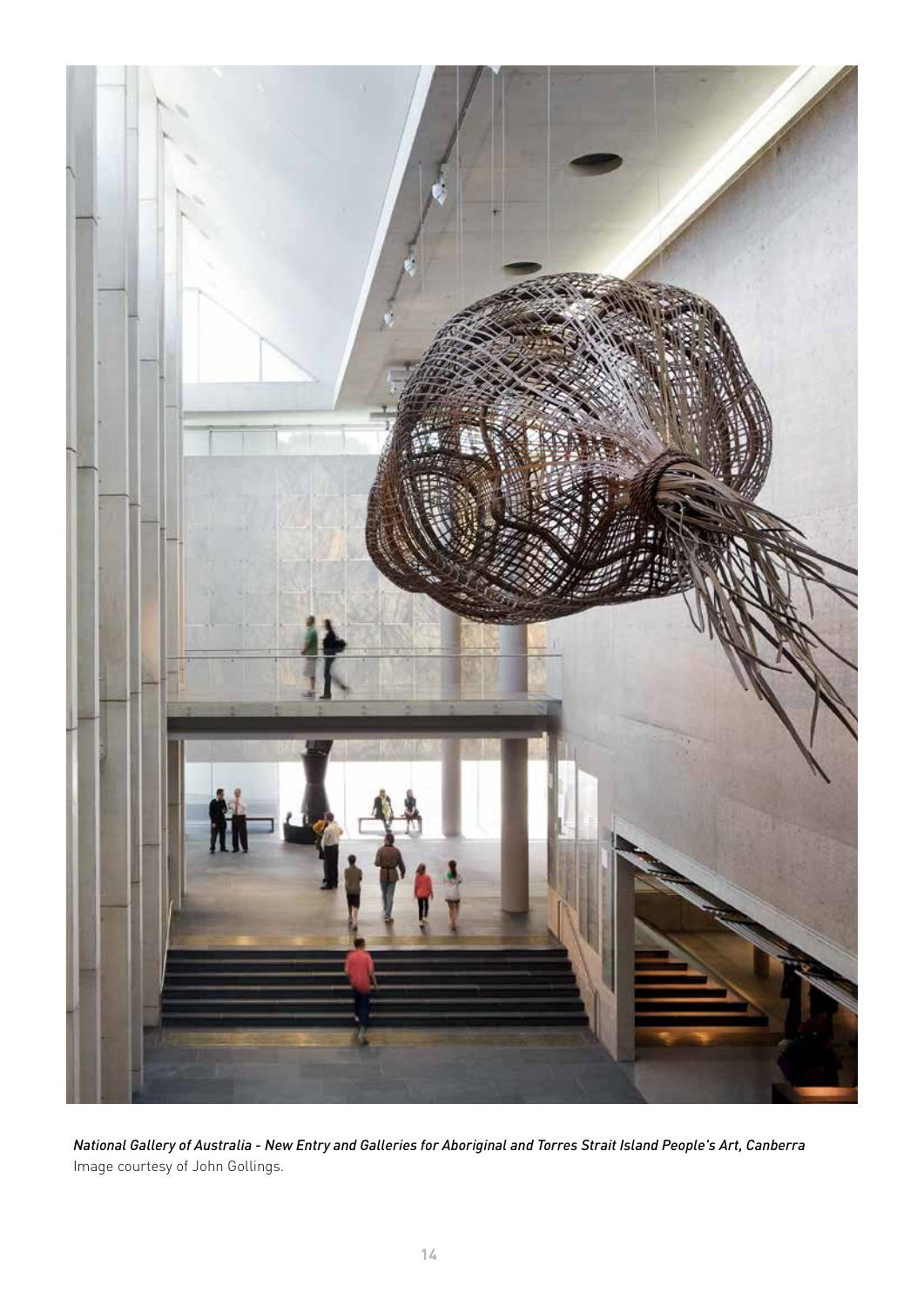### Contact Details

For public enquiries about our RAP:

Name: Jill Woodley Position: Senior Associate Phone: 02 92325877 Email: jwoodley@ptw.com.au

File Path: J:\Library\PTW Reconciliation\RAP\_ReconciliationActionPlan\PTW Reconciliation Action Plan Booklet